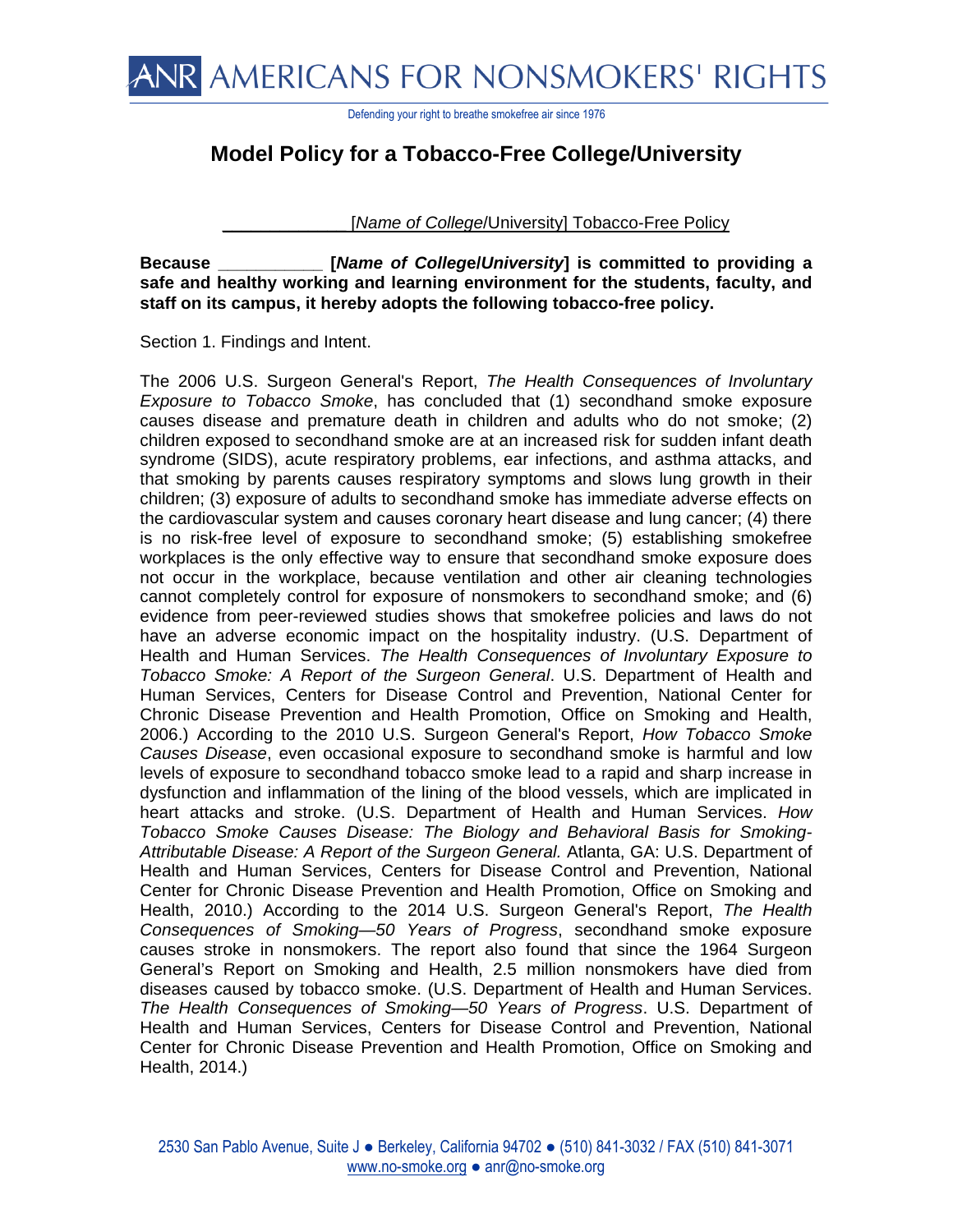Numerous studies have found that tobacco smoke is a major contributor to indoor air pollution, and that breathing secondhand smoke (also known as environmental tobacco smoke) is a cause of disease in healthy nonsmokers, including heart disease, stroke, respiratory disease, and lung cancer. The National Cancer Institute determined in 1999 (Monograph #10) that secondhand smoke is responsible for the early deaths of approximately 53,000 Americans annually. (National Cancer Institute (NCI), "Health effects of exposure to environmental tobacco smoke: the report of the California Environmental Protection Agency. Smoking and Tobacco Control Monograph 10," Bethesda, MD: National Institutes of Health, National Cancer Institute (NCI), August 1999.)

Based on a finding by the California Environmental Protection Agency in 2005, the California Air Resources Board has determined that secondhand smoke is a toxic air contaminant, finding that exposure to secondhand smoke has serious health effects, including low birth-weight babies; sudden infant death syndrome (SIDS); increased respiratory infections in children; asthma in children and adults; lung cancer, sinus cancer, and breast cancer in younger, premenopausal women; heart disease; and death. (California Air Resources Board (ARB), "Appendix II Findings of the Scientific Review Panel: Findings of the Scientific Review Panel on Proposed Identification of Environmental Tobacco Smoke as a Toxic Air Contaminant as adopted at the Panel's June 24, 2005 Meeting," *California Air Resources Board (ARB)*, September 12, 2005.)

The U.S. Centers for Disease Control and Prevention has determined that the risk of acute myocardial infarction and coronary heart disease associated with exposure to tobacco smoke is non-linear at low doses, increasing rapidly with relatively small doses such as those received from secondhand smoke or actively smoking one or two cigarettes a day, and has warned that all patients at increased risk of coronary heart disease or with known coronary artery disease should avoid all indoor environments that permit smoking. (Pechacek, Terry F.; Babb, Stephen, "Commentary: How acute and reversible are the cardiovascular risks of secondhand smoke?" *British Medical Journal 328: 980-983,* April 24, 2004.)

Unregulated high-tech smoking devices, commonly referred to as electronic cigarettes, or "e-cigarettes," closely resemble and purposefully mimic the act of smoking by having users inhale vaporized liquid nicotine created by heat through an electronic ignition system. After testing a number of e-cigarettes from two leading manufacturers, the Food and Drug Administration (FDA) determined that various samples tested contained not only nicotine but also detectable levels of known carcinogens and toxic chemicals, including tobacco-specific nitrosamines and diethylene glycol, a toxic chemical used in antifreeze. The FDA's testing also suggested that "quality control processes used to manufacture these products are inconsistent or non-existent." ([n.a.], "Summary of results: laboratory analysis of electronic cigarettes conducted by FDA," *Food and Drug Administration (FDA),* July 22, 2009;

http://www.fda.gov/NewsEvents/PublicHealthFocus/ucm173146.htm Accessed on: October 22, 2009.) According to a more recent study, electronic cigarette emissions are made up of a high concentration of ultrafine particles, and the particle concentration is higher than in conventional tobacco cigarette smoke. (Fuoco, F.C.; Buonanno, G.; Stabile, L.; Vigo, P., "Influential parameters on particle concentration and size distribution in the mainstream of e-cigarettes," *Environmental Pollution* 184: 523-529, January 2014.) Electronic cigarettes produce an aerosol or vapor of undetermined and potentially harmful substances, which may appear similar to the smoke emitted by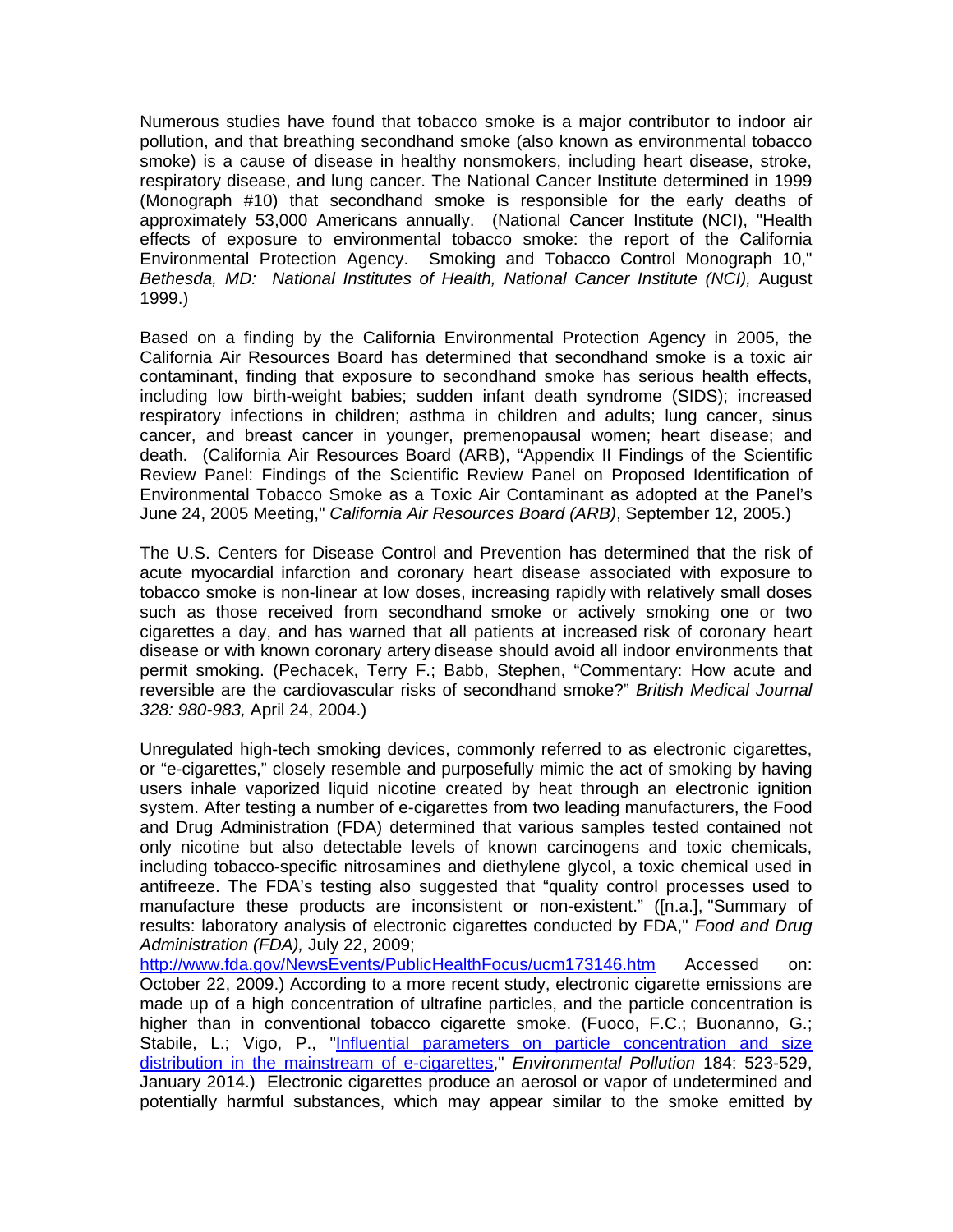traditional tobacco products. Their use in workplaces and public places where smoking of traditional tobacco products is prohibited creates concern and confusion and leads to difficulties in enforcing the smoking prohibitions.

According to the American Nonsmokers' Rights Foundation, more than 1,300 colleges and universities in the United States have adopted smokefree or tobacco-free policies and this number is rising steadily. The American College Health Association "encourages colleges and universities to be diligent in their efforts to achieve a 100% indoor and outdoor campus-wide tobacco-free environment." The United States Department of Health and Human Services (HHS) has created the Tobacco-Free College Campus Initiative (TFCCI) to promote and support the adoption and implementation of tobacco-free policies at universities, colleges, and other institutions of higher learning across the United States.

The smoking of tobacco, hookahs, or marijuana and the use of electronic cigarettes are forms of air pollution and constitute both a danger to health and a material public nuisance.

Accordingly, the **Exercise Setup College/University Governing Body**] finds and declares that the purposes of this policy are (1) to protect the public health and welfare by prohibiting smoking and the use of tobacco products, including electronic cigarettes, on the \_\_\_\_\_\_\_\_ [*Colleg*e or University] campus; (2) to guarantee the right of nonsmokers to breathe smokefree air, while recognizing that the need to breathe smokefree air shall have priority over the desire to smoke; and (3) to encourage a healthier, more productive living/learning environment for all members of our campus community.

Section 2. Definitions.

- A. "Electronic Smoking Device" means any product containing or delivering nicotine or any other substance intended for human consumption that can be used by a person to simulate smoking through inhalation of vapor or aerosol from the product. The term includes any such device, whether manufactured, distributed, marketed, or sold as an e-cigarette, e-cigar, e-pipe, e-hookah, or vape pen, or under any other product name or descriptor.
- B. "Hookah" means a water pipe and any associated products and devices which are used to produce fumes, smoke, and/or vapor from the burning of material including, but not limited to, tobacco, shisha, or other plant matter.
- C. "Smoking" means inhaling, exhaling, burning, or carrying any lighted or heated cigar, cigarette, or pipe, or any other lighted or heated tobacco or plant product intended for inhalation, including hookahs and marijuana, whether natural or synthetic, in any manner or in any form. "Smoking" also includes the use of an electronic smoking device which creates an aerosol or vapor, in any manner or in any form, or the use of any oral smoking device for the purpose of circumventing the prohibition of smoking in this Article.
- D. "Tobacco Product" means any substance containing tobacco leaf, including but not limited to, cigarettes, cigars, pipe tobacco, hookah tobacco, snuff, chewing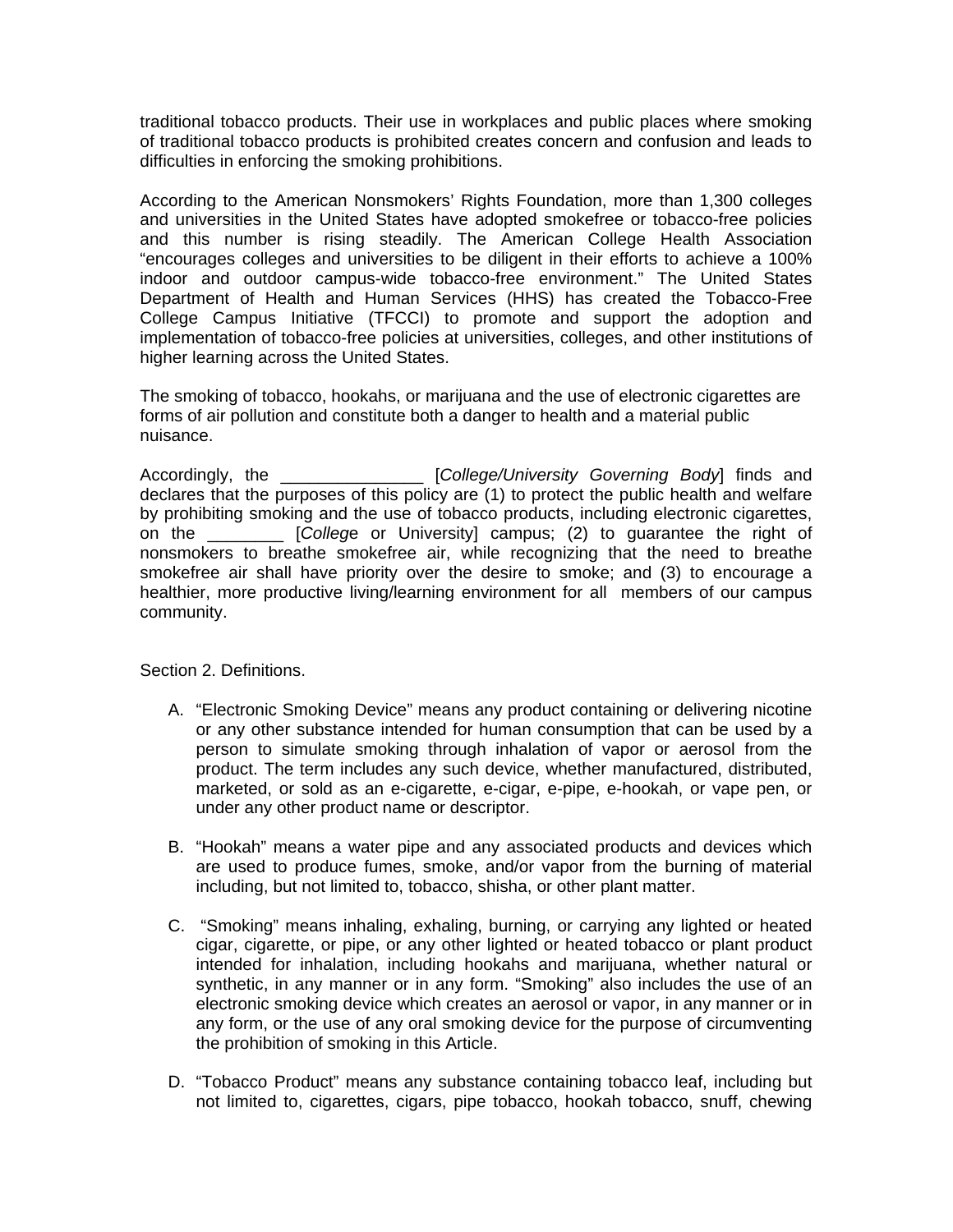tobacco, dipping tobacco, bidis, blunts, clove cigarettes, or any other preparation of tobacco; and any product or formulation of matter containing biologically active amounts of nicotine that is manufactured, sold, offered for sale, or otherwise distributed with the expectation that the product or matter will be introduced into the human body by inhalation; but does not include any cessation product specifically approved by the U.S. Food and Drug Administration for use in treating nicotine or tobacco dependence.

Section 3. Smoking and Tobacco Use Prohibited on \_\_\_\_\_\_\_\_\_\_ [*College or University*] Campus.

## **In light of the above findings, the \_\_\_\_\_\_\_\_\_\_\_ [***Name of College/University***] campus shall be entirely tobacco-free.**

The Tobacco-Free Policy applies to all \_\_\_\_\_\_\_\_\_\_\_ [*Name of College/University*] facilities, property, and vehicles, owned or leased, regardless of location. Smoking and the use of tobacco products shall not be permitted in any enclosed place, including, but not limited to, all offices, classrooms, hallways, waiting rooms, restrooms, meeting rooms, community areas, performance venues and private residential space within \_\_\_\_\_\_\_ [*college or university*] housing. Smoking and the use of tobacco products shall also be prohibited outdoors on all \_\_\_\_\_\_\_ [*college or university*] campus property, including, but not limited to, parking lots, paths, fields, sports/recreational areas, and stadiums. This policy applies to all students, faculty, staff, and other persons on campus, regardless of the purpose for their visit.

Section 4. Promotion and Sale of Tobacco Products Prohibited on \_\_\_\_\_\_\_\_\_\_ [*College or University*] Campus.

## **In further recognition of the incompatibility of \_\_\_\_\_\_\_\_\_\_\_ [***Name of College/University***]'s educational mission and the promotion of tobacco products:**

No tobacco-related advertising or sponsorship shall be permitted on \_\_\_\_\_\_\_\_ [*college*  or university] property, at \_\_\_\_\_\_\_\_ [*college or university*]-sponsored events, or in publications produced by the \_\_\_\_\_\_\_\_ [*college or university*], with the exception of advertising in a newspaper or magazine that is not produced by the \_\_\_\_\_\_\_\_ [*college or university*] and which is lawfully sold, bought, or distributed on \_\_\_\_\_\_\_\_ [*college or university*] property. For the purposes of this policy, "tobacco related" applies to the use of a tobacco brand or corporate name, trademark, logo, symbol, or motto, selling message, recognizable pattern or colors, or any other indicia of product identical to or similar to, or identifiable with, those used for any brand of tobacco products or company which manufactures tobacco products.

No tobacco products or paraphernalia shall be sold or distributed as samples on university grounds, either in vending machines, the student union, or any area on campus.

Copies of this policy shall be distributed to all faculty and staff and shall be included with information given to all admitted students. Announcements shall also be printed in campus newspapers to insure that everyone understands the policy. Signs prohibiting smoking and the use of tobacco products shall be posted at all points of entry to the